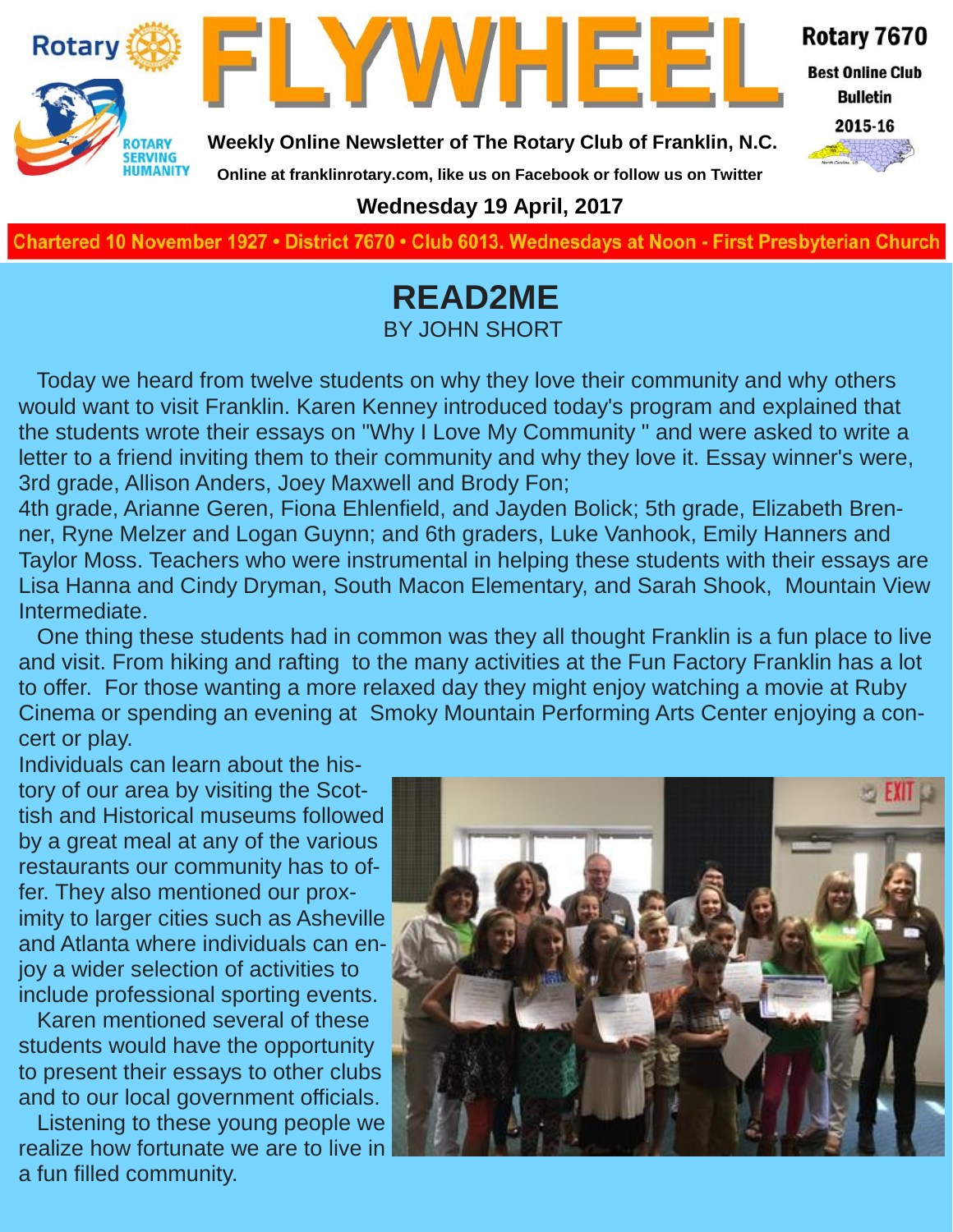



Rotary 7670

**Best Online Club Bulletin** 



**Weekly Online Newsletter of The Rotary Club of Franklin, N.C. Online at franklinrotary.com, like us on Facebook or follow us on Twitter**

### **Wednesday 19 April, 2017**

### **Charted November 29, 1927 • District 7670 • Club 6013 Wednesdays at Noon - First Presbyterian Church**

### **Back Packs this Monday!**

The next back pack fill will be Monday April 24th at Care Net from 4-6p. Last time the group packed some 702 back packs



and looks to top that again! If you need a makeup this is another great way to do it.

**Three Governors at Wednesday Meeting!**

In addition to our own Gary Dills, current DG 7670, the club was visited by 2018-19 DG Isaac Owolabi, and 2017-18 DG Bill Biddle!



### **Foundation Contributions Update**

Latest foundation update is we are over \$154 per capita on annual giving. Still have over 40 members or so that have not yet contributed. Mike Norris-foundation chair recently stressed the importance of making your foundation contributions and you have an opportunity to make it very easy through Rotary Direct. As of now there are currently 17 club members enrolled. See Mike and he'll get you started!!

### **Read2Me Contribution!**

The Rotary Club of Franklin presented the Read2Me a check for \$5,000 on Wednesday as it continues to help support the great work it does for the commu-



nity in its effort to eliminate illiteracy. The \$5,000 is half club funds and half DDF funds. Great work!



### **Next BREW Meeting**

The next BREW Meeting will be Tuesday April 25th at Lazy Hiker 530p. Chair Nancie Wilson also

announced that if you are a member and would like a BREW Shirt see her to order one. Cost is \$49 and they are the same design as the first shirts ordered last year.

**Rotary Service 4/26/17** Greeter: TBA



Prayer/Pledge/4 Way: Paul Garner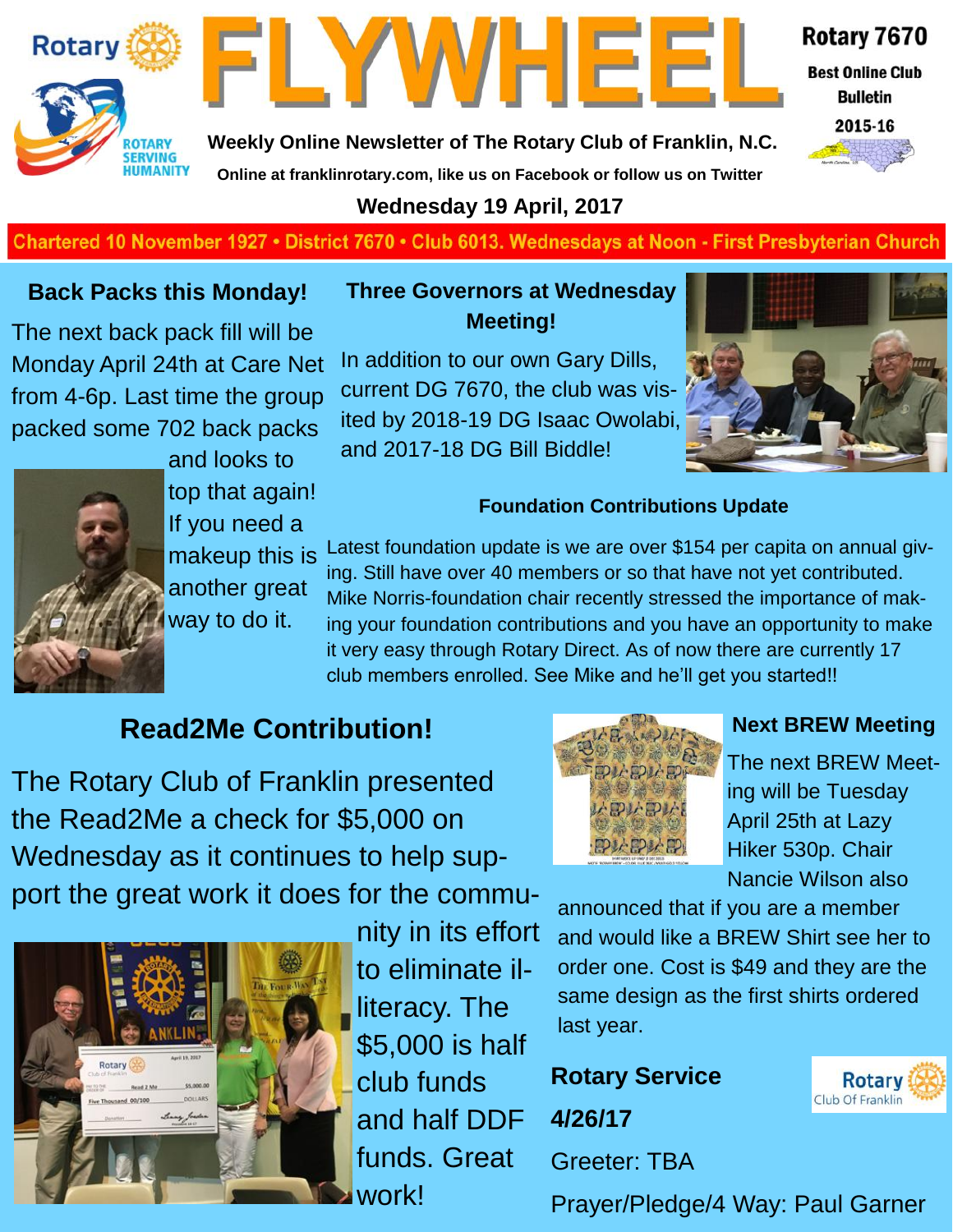



Rotary 7670

**Best Online Club Bulletin** 

2015-16

**Weekly Online Newsletter of The Rotary Club of Franklin, N.C. Online at franklinrotary.com, like us on Facebook or follow us on Twitter**

**Wednesday 19 April, 2017**

**Charted November 29, 1927 • District 7670 • Club 6013 Wednesdays at Noon - First Presbyterian Church**

# LAST FLYWHEEL IN 10 **WEEKS!**

Volunteer to be Flywheel editor! Or you have to look at **THIS** face every week until July 1st….

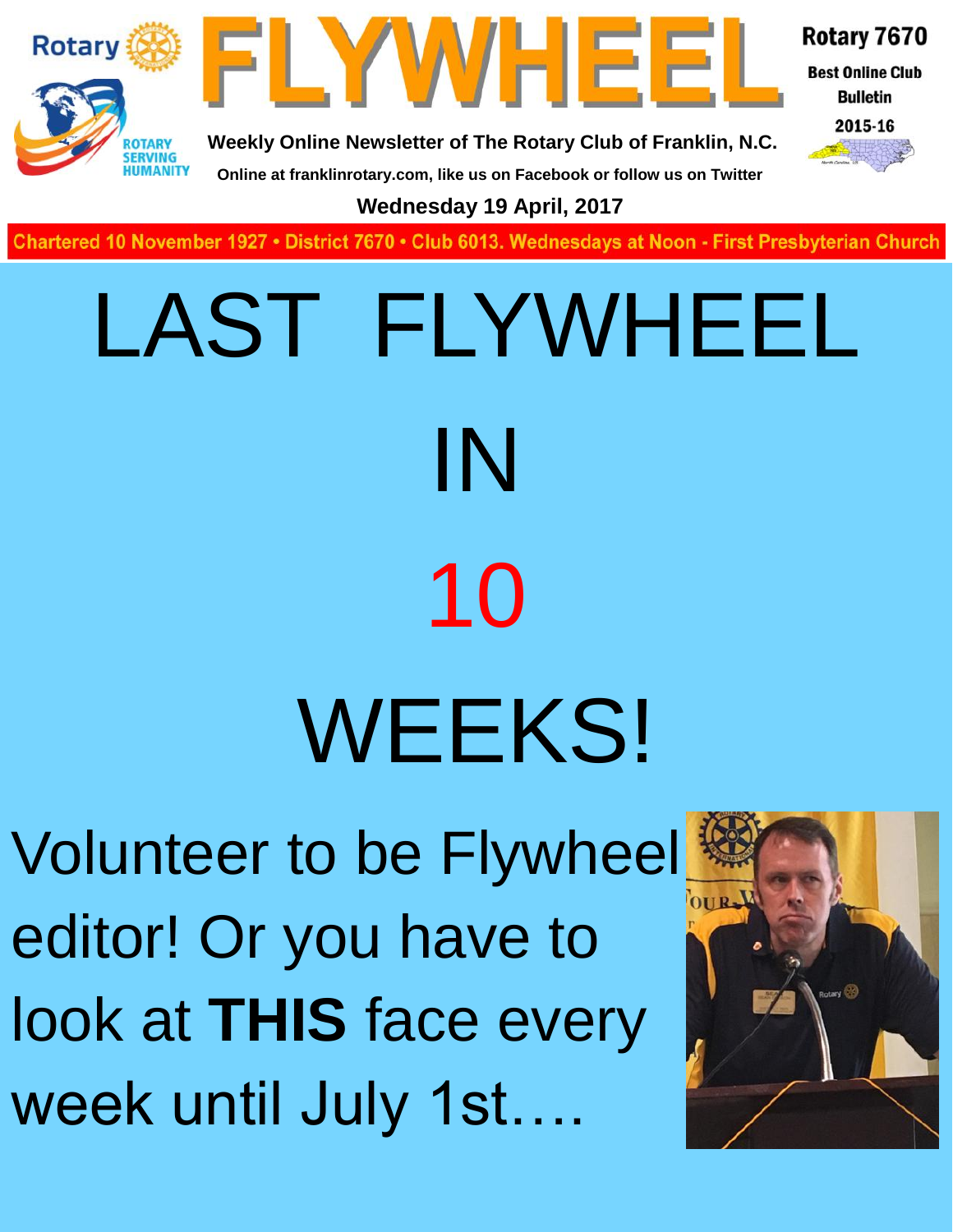

SHINE

children's hope



Rotary 7670

**Best Online Club Bulletin** 



**Weekly Online Newsletter of The Rotary Club of Franklin, N.C. Online at franklinrotary.com, like us on Facebook or follow us on Twitter**

**Wednesday 19 April, 2017**

**Charted November 29, 1927 • District 7670 • Club 6013 Wednesdays at Noon - First Presbyterian Church**

# Giving Them Hope<br>Annual Luncheon

**April 25, 2017** 11:45-1:00 PM

### **Southwestern Community College**

**Burrell Conference Center** Sylva, NC

Please RSVP to your table captain or call<br>hatie McMillan at B2B-231-5413.

Thanks to the support of Franklin Rotary and other Rotary Clubs in Western North Carolina, Children's Hope Alliance continues to serve children that suffer from abuse and neglect. If you would like to hear more about young lives receiving hope and being changed in a positive way, contact table captain Tom Coley at 706- 308-5684 to reserve your seat at this free luncheon event.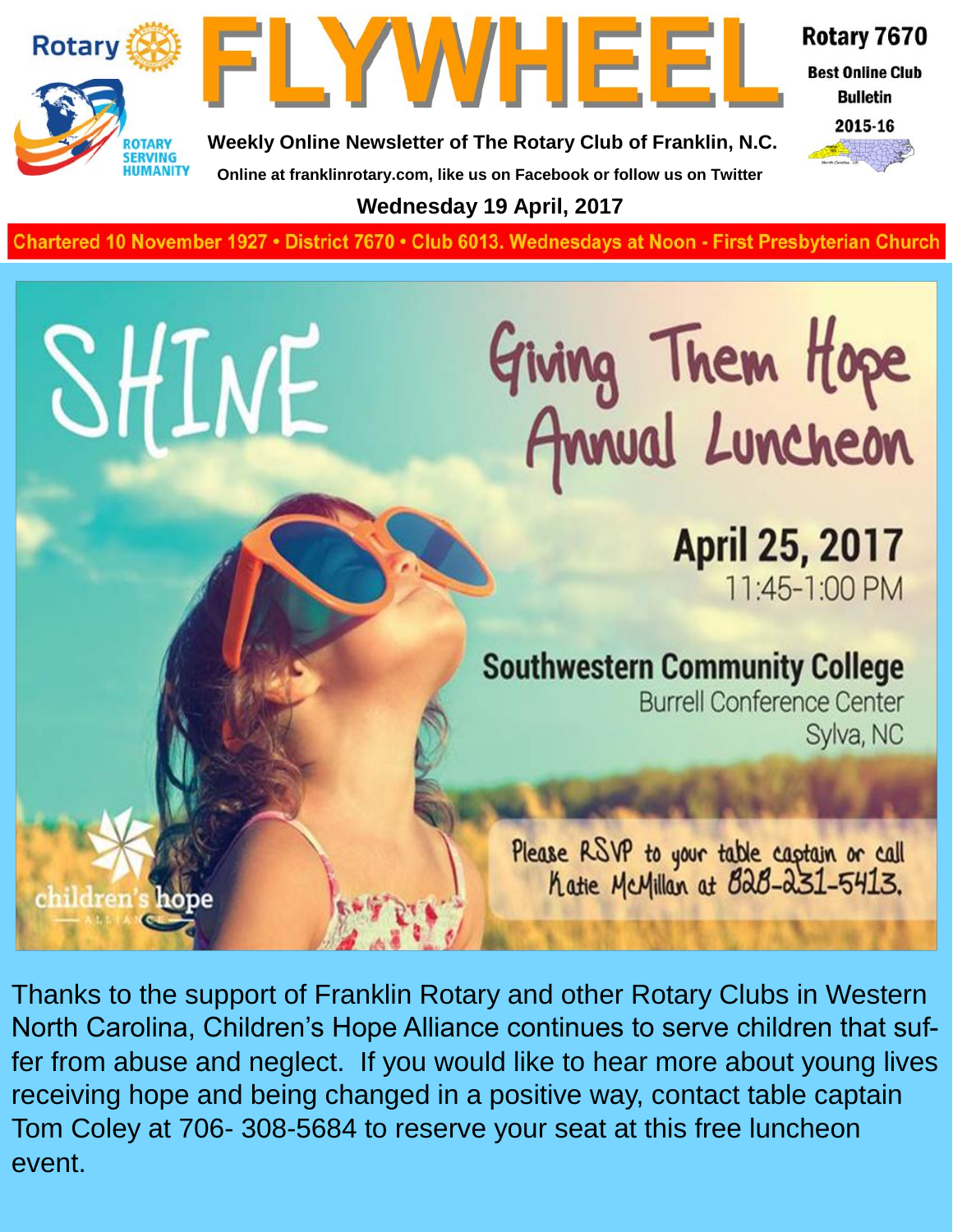

FLYWHEEI

**Best Online Club Bulletin** 



Rotary 7670

**Weekly Online Newsletter of The Rotary Club of Franklin, N.C. Online at franklinrotary.com, like us on Facebook or follow us on Twitter**

**Wednesday 19 April, 2017**

**Charted November 29, 1927 • District 7670 • Club 6013 Wednesdays at Noon - First Presbyterian Church**

### **District Conference April 28th-30th..This is THE LAST WEEK TO SIGN UP!!!**

This is the last week to make plans for the upcoming District Conference in Hickory. There will be a free youth conference on Friday 10a-3p..dinner for Rotarians Friday Night then the regular conference Saturday and breakfast Sunday. Club is reimbursing first 20 members \$75 on registration fee AND board members!. Last Count there were over 230 Rotarians and spouses attending! **Register now at rotary7670.org for the conference!!!District registration is only \$145. Proud to say District 7670 is currently** 

**second in the WORLD on registrants for Atlanta RI Conference in June!**

# **Fred's Funnies**

**More Chuckles….**



**1. A recent study has found women who carry a little extra weight live longer than men who mention it.**

**2. Kids today don't know how easy they have it. When I was young, I had to walk 9 feet through shag carpet to change the TV channel.**

**3. Senility has been a smooth transition for me.**

**4. Remember back when we were kids and every time it was below zero out they closed school? Me neither.**